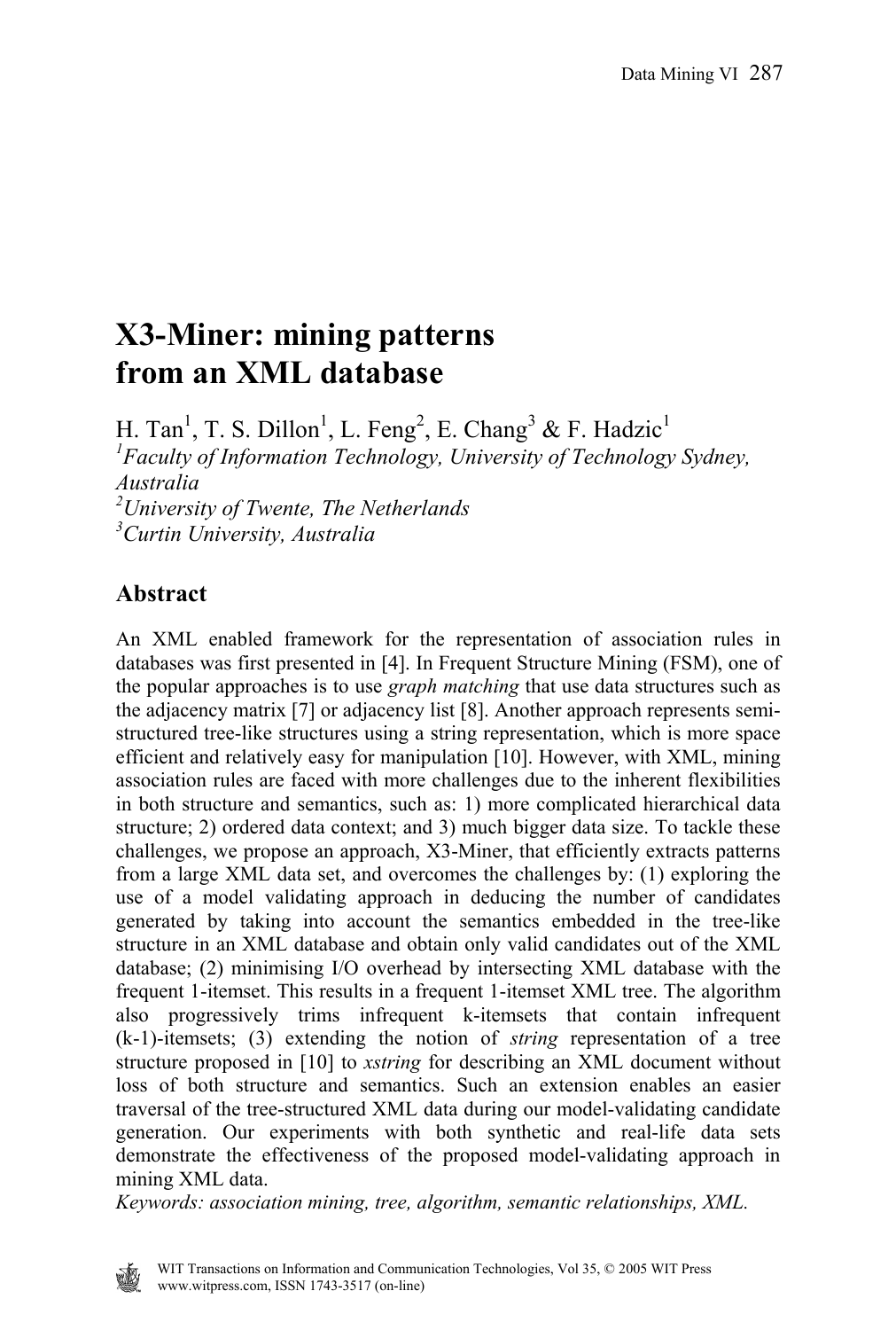### **1 Introduction**

In several years we have seen tremendous works in the area of mining graph, sequence and tree data for patterns of interest [4, 5, 7, 8, 10, 11]. Association mining has been so successful in discovering useful associations between data  $[1, 3, 4, 5, 9, 10]$ . Most of the works done in association mining  $[1, 6, 9]$  were tailored for structured data but only few for semi-structured data [2, 4, 5, 10, 11]; especially where the order is important and schema is not fixed. While some approaches have focused on mining for patterns in databases containing general graphs [7, 8], the rising of XML data and the need for mining semi-structured data has sparked a lot of interest in finding frequent rooted trees in forests [2, 4, 5, 10, 11]. Our research takes a step on developing an algorithm that is well suited to the characteristics of the domain described in [4, 5] that is characterized by: 1) a more complicated hierarchical data structure; 2) an ordered data context; and 3) a much bigger data size. It extends the notion of associated items to XML fragments to present associations among trees. Despite the strong foundation established in [4], however, an efficient way to implement the framework had not been discussed. Ling et al. continue their work with a template model for mining XML-enabled association rules [5].Zaki presented TreeMiner [10], an algorithm to discover all frequent sub-trees in a forest using a data structure called the scope-list. The developed algorithm was one of the most efficient current approaches to tree mining and the algorithm could be extended for the purpose of mining frequent tree structures in XML documents. In DHP [9], the 2-itemset candidate reduction is performed to overcome the performance bottleneck in Apriori. Recently, [11] has proposed a hybrid approach transforming XML documents into IX-Tree and Multi-DB depending on the size of the XML documents. The reported approach showed that XAR-Miner is more efficient in performing a large number of AR mining tasks from XML documents than the MINE RULE operator.

 In this paper we propose a novel approach to efficiently extract frequent patterns from XML database. We deviate developing our algorithm from XQuery-based approaches as its implementation suffers greatly from a slow performance. The proposed algorithm employs a unique strategy to efficiently generate candidates that improves significantly over the classic apriori based approaches. As has been pointed out in [6], Apriori based approaches [1, 3, 7, 8, 9, 10] suffer greatly from an inherent problem in generating  $C_2$ . In most of the previous works proposed the database provides little clue of how candidates can be generated out of records or transactions. Very often majority of candidates have been generated with little knowledge of the actual data model. In Apriori [1], candidate generation,  $C_k$ , is done by joining (operator \*) frequent (k-1)itemsets,  $L_{k-1}$ , with itself,  $L_{k-1} * L_{k-1}$ . If the order is important and  $|L_1|$  (size of  $L_1$ ) equals to n, the complexity of generating 2-itemsets in Apriori turns out to be in  $O(n^2)$  complexity class. Many candidates generated are useless, invalid or redundant. A systematic guided candidate generation according to model validating rule is what we aim in this research. Able to do so, generation of invalid patterns can be minimized. Subsequently, A substructure of size  $(k+1)$ 

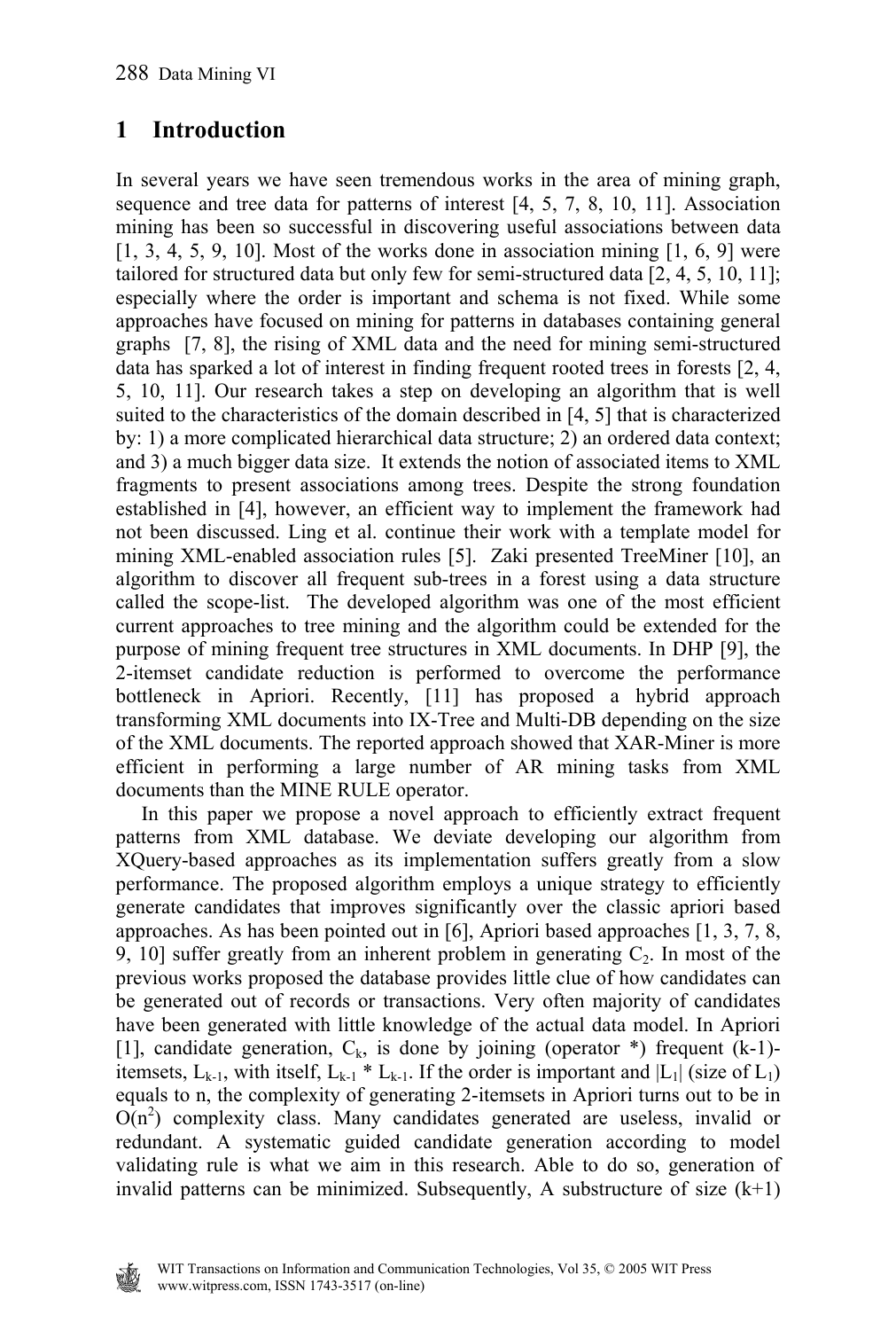should then be able to be generated from a substructure of size k from any particular XML data following the data model embedded in the XML document. The data model in XML is described by the inherent hierarchical relationship between the elements /attributes contained in it.

 Section 2 examines our three phases candidate generation in detail and presents our algorithm. Section 3 gives the problem decomposition. We empirically evaluate the performance of these algorithms and study their scale-up properties in section 4 and the last section concludes the paper.

### **2 Our approach**

### **2.1 The three phases**

To do candidate generation, a data structure to represent the XML data in space efficient way and easy to manipulate need to be constructed. Our approach transforms the XML data into a string like presentation called *xstring*. Our string representation differ with TreeMiner in two ways, firstly we incorporate a dpp into our string representation. Secondly, we utilize the *xstring* to generate candidate through guided model approach. For each of the element read from the XML document the triplet, as introduced earlier,  $[pos, scope_{max}](dpp)$ , is constructed. The next phase is to generate 1-tsis. Generating 1-tsis is known as generating  $C_1$ . We are not only generating 1-tsis and count its frequency but also probing the coordinates of each unique element contained in the actual XML database. The probing phase memorizes coordinates of each unique element located in the XML database. One-to-many relationships occur between any particular patterns and their coordinates. Having to probe coordinates of patterns with increasing size from the database is an expensive process. Fortunately, we only need to do the coordinates probing once. Thus, having represented our data in *xstring* format enables us to do the coordinates construction for  $C_2, \ldots, C_k$ process more efficiently through level-wise coordinates expansion.

 As we all understand that with Apriori-based approach, the candidate generation strategy produces candidates that logically and physically never exist in the database. Their approach let the algorithm generates candidates through join operations. Most of the constructed candidates will then be discarded at the next stage as the algorithm locate that they have no existence in the database. Our expansion strategy eliminates the need to generate redundant, meaningless, and inexistence candidates as our approach takes advantage of the coordinates in the *xstring*. For each of the *tsi* constructed from the database the coordinate introduced conceptually adds visioning ability. With this visioning ability the expansion can be done in a systematic and natural way. It grows the *tsis* according to the XML tree model. In addition, our approach also considers I/O optimization by early intersection of frequent 1-itemset with the databases. We construct a hashing approach to suit our solution for applying association mining to XML database using *xstring* as the hash key. One of our novel approaches in attempt to bring the complexity of  $C_2$  into a manageable  $O(kn)$  complexity, where for the worst case scenario *k* represents the depth of the tree and *n* the tree

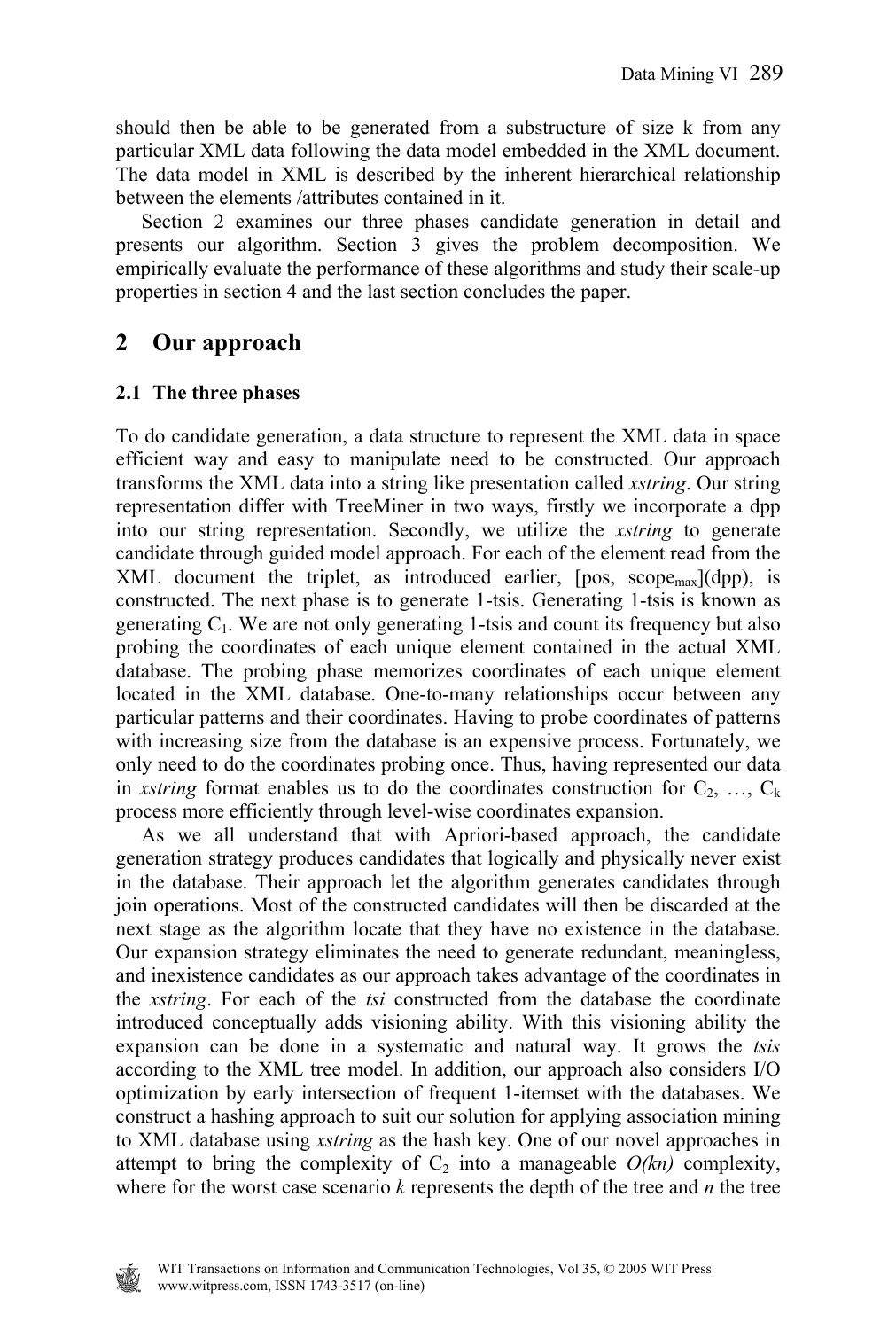size. The formal prove would be left explained in our future work. Throughout the candidate generation process, the algorithm trims the string that contains infrequent substring so that it adheres with the downward closure lemma [1].

### **2.2 Problem statement**

XML data can be easily represented in a tree-like structure. A rooted tree is a tree in which one of the vertices is distinguished from others, and called the *root*. XML data is a rooted well-formed tree [4]. We refer to a vertex of a rooted tree as a node of the tree. In case of XML data, node refers to tag. An ordered tree is a rooted tree in which the order of the children of each node is important. XML document frequently modelled using a labelled ordered tree. Because of the space limitation, we leave readers to consult [4, 10] for some definition in regards to tree structure includes ancestor-descendant relationship between tags. Embedded subtrees are a generalization of induced subtrees [7]. They allow not only direct parent-child edges, but also ancestor-descendant edges. Via embedded subtrees, hidden pattern deep within large trees can be detected. In this paper, we consider embedded subtree and induced subtree. The difference between embedded subtree and induced subtree can be seen in [4, 10].

 **Node position, scope and direct parent pointer**. We denote a tree as T as collection of nodes  $(N)$  and edges  $(E)$ . The size of T, denoted as  $|T|$ , is the number of nodes in T. Each node  $n \in N$  will contain a triplet with notation: [**pos**, **scopemax**] (**dpp**), where pos is node position, scopemax is the right-most descendant's node position, and direct parent pointer (dpp) refer to its parent node position. Each *node position* has an integer number, i, start from 0 following its position (coordinate) in depth-first (or pre-order) traversal of the tree. The **scope** is defined as the descendant's node position. The scope of node is defined such as such as  ${(n,m) | n \le m, n, m}$  is positive integer. All nodes within the scope of node n would be its children or descendants, except itself. The second integer, m (**scopemax)**, in scope pair describes the position of its right most descendant according to pre-order traversal. For more details explanation of how scope pair works reader can consult [10]. Also, to directly reference a parent node of any particular node, a *direct parent pointer* (dpp) notion is introduced. Having the triplet of *node position*, *scopemax* and *direct parent pointer* described we can now interpret the triplet notation attached to each node. For example node A has a triplet  $[0,5]$ (-1), i.e. it is at position 0, with scope<sub>max</sub> = 5 and have no parent, -1. Node D has a triplet  $[2, 2](1)$ , i.e. it is at position 2, with scope<sub>max</sub> = 2 and its parent is located at position 1.

 **XML document mining problem.** The challenge of association mining is in fact to have efficient and scalable process in discovering large itemsets [6, 9]. After all large itemsets discovered the generation of association rules can be derived more straightforwardly. The paper concentrates on developing discovering large itemsets and apply the technique to XML data (semi-structured data). The problem of finding frequent patterns from XML data deals with treelike structure and to present associations among trees rather than simplestructured items of atomic values. Consequently, a tree like structure and a

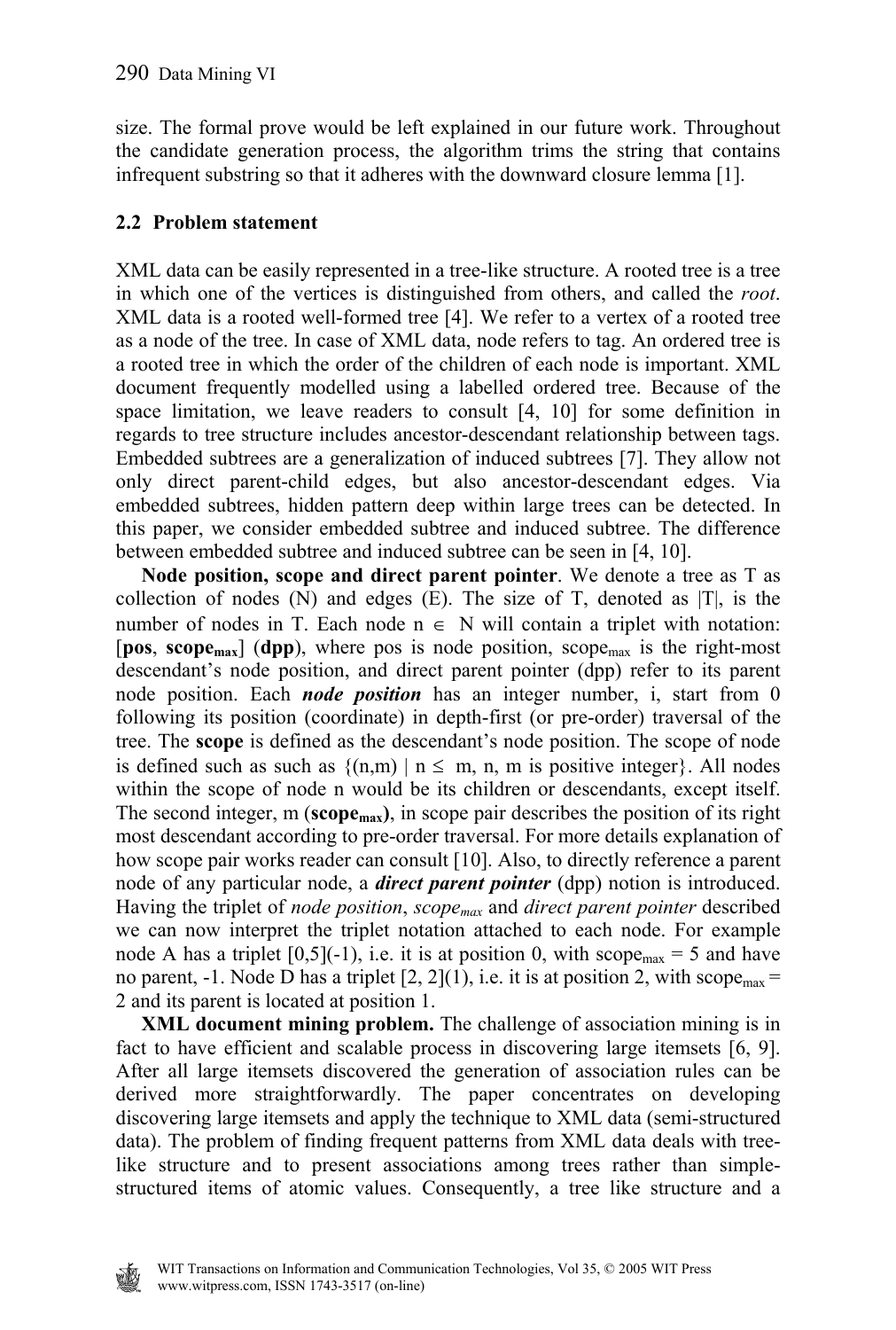collection of tree-like structures with size k will be called a k tree-structured-item (k-tsi) and a k tree-structured-itemset (k-tsi set).

 Let D denote a database of XML document (database of trees). Let S∴T (read: T embed S) for some  $T \in D$ . Each occurrence of S can be identified by its *matched string*, which is given as the unique set of sequence of string (in T) for string in S. The string is constructed from the combination of XML elements, attributes and values. More formally, let  $\{t_1, t_2, ..., t_n\}$  be the XML elements in T, with  $|T| = n$ , and let  $\{s_1, s_2, ..., s_m\}$  be the XML elements in S, with  $|S| = m$ . Then S has a match string  $\{t_{i_1}, t_{i_2}, ..., t_{i_m}\}$ , if and only if: 1) str( $s_k$ ) = str( $t_{ik}$ ) for all  $k = 1, ..., m$ , and 2) edge  $e(s_i, s_k)$  in S iff  $t_i$ , is ancestor of  $t_i$  in T. The first condition specifies that all nodes in S have a match in T, while the second condition indicates that the tree structure or topology of the matching nodes in T is the same as in S. Let  $\delta_T(S)$  defined as the number of occurrences of the subtree S∴T. Zaki [10] proposed two type of supports, weighted and non-weighted support. Let σ(S) be the *support* of subtree S∴T. Our definition of support of S∴T is defined as  $\sigma(S) = \sum_{T \in D} \delta_T(S)$ , i.e. total number of occurrences of S over all trees in T. This definition of support is equivalent to the weighted support definition. A subtree S is frequent if its support is more than or equal to a userspecified minimum support ( $\sigma_{\text{min}}$ ). Our goal in mining XML document is to enumerate all frequent tsis in D given a user specified  $\sigma_{\min}$  value.

```
/* C1 Generation pseudo-code */ 
D = Transform_XMLtoXString(xml-filename); 
min_support = s;
k = 1:
for each tag x in D { 
    1-xstrinq = xstrinq(x);x-coordinate = getCoordinate(x);
 string-key = generateStringKey(x); 
 hitem = hashitem(1-xstring, string-key, x-coordinate); 
    insert(C_1, \text{hitem});} 
/* L1 Generation */ 
for each hashitem hitem in C<sub>1</sub>{
    if(count(hitem) >= min_support) 
      insert(L_1, hitem) else 
       trimming(D, hitem) /* Trimming: D - h */
} 
k++:
/* Ck Generation */ 
while(L_{k-1}.size() > 0){
    for each hashitem hitem in L_{k-1} {
         for each coordinate c in hitem { 
            base-xstring = getBase(hitem, c); 
                   string-key = getStringKey(hitem) 
                  generateCandidates(base-string, string-key, C_k, L_{k-1}, D);
         } 
     } 
     /* Generate k-Frequent Itemsets */ 
    for each hashitem hitem in C. {
         if(count(hitem) >= min_support) 
        insert(L_k, hitem);\rightarrowk++;}
```
#### Figure 1: Frequent sets generation pseudo-code.

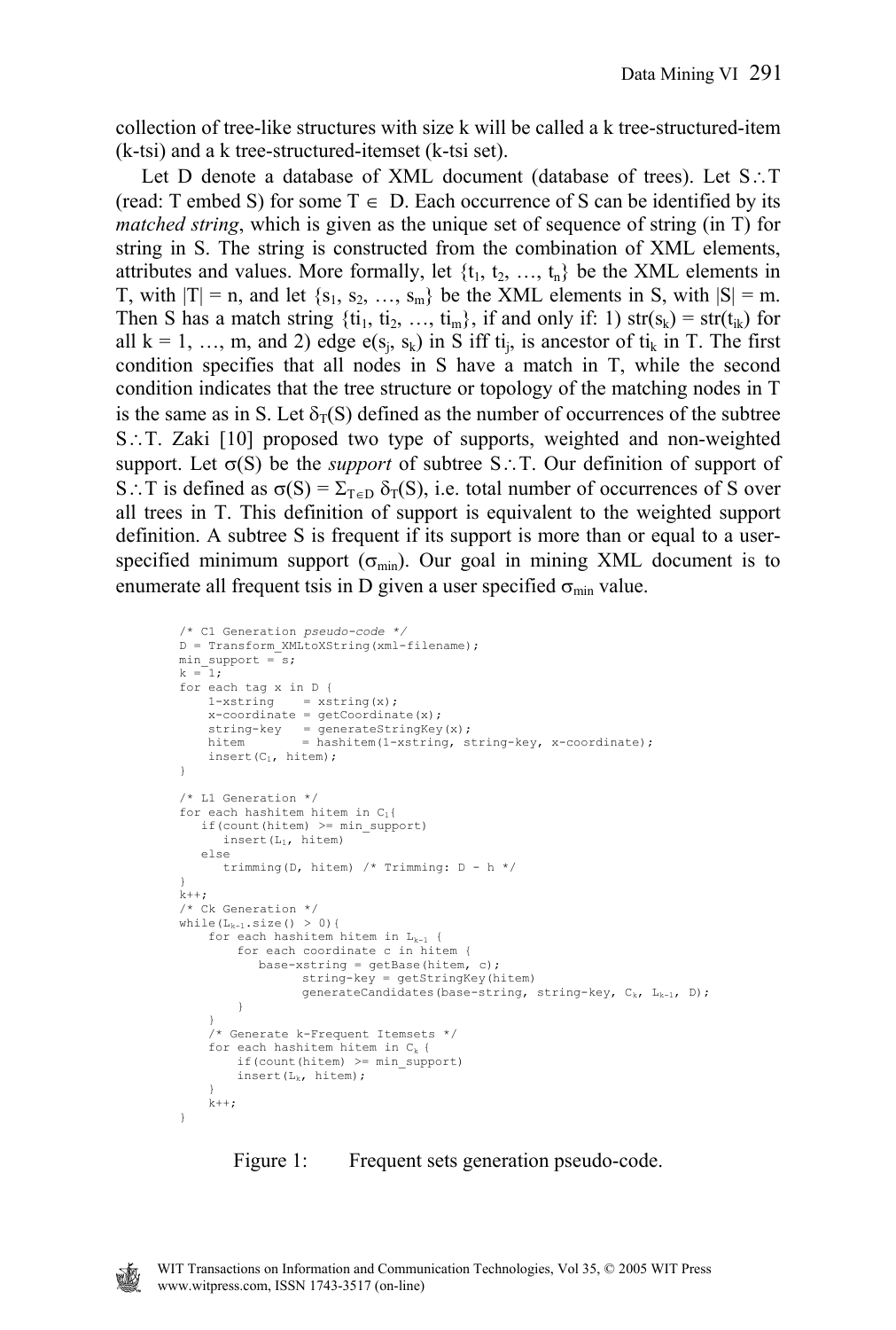### **3 X3-Miner algorithm**

In this section, we present the pseudo-code of our algorithm in details. We present our  $C_2$  generation approach and its complexity calculation. Continued with our  $C_k$  generation approach and followed by updating backtrack approach. Finally we present our k-trimming approach that validates each k-tsi against downward closure lemma.

```
/* generateCandidates function */ 
generateCandidates(base-xstring, key-string, C_k, L_{k-1}, D)
{ 
     base-coordinates = getCoordinates(base-xstring); 
   coord-size = length(base-xstring);<br>parent-pointer = coord-size -\begin{array}{l} \text{parent-pointer} \\ \text{head} \end{array} = \begin{array}{l} \text{concat}-\text{size} \\ \text{setFirstCoordinate} \end{array}head = getFirstCoordinate(base-xstring);<br>tail = getTastCoordinate(base-xstring);
                                = qetLastCoordinate(base-xstring);
    slot = tail:
    next-child-coordinate = (tail + 1); while(slot >= head) 
\leftarrowend-child-coordinate = qetScopeMax(D, slot);
       for(j = next-child-coordinate; j \le end-child-coordinate; j++)
\sim \sim \sim \sim \sim \simnewnode = qetNode(D, i); if (isFrequent(newnode)) 
\left\{ \begin{array}{cc} 0 & 0 & 0 \\ 0 & 0 & 0 \end{array} \right\}prefix-string = append(key-string, backtracks-string);<br>newnode-string = qenerateStringKey(newnode);
                                        = generateStringKey(newnode);
                  // Check if (k-1)substring including newnode-string is frequent 
                if(IsFrequent(prefix-string, newnode-string, coord-size, L_{k-1}))
and the state of the state of
                     k-xstring = append(base-xstring, node, parent-pointer); 
                     newcoord = append(base-coordinates, getCoordinate(node)); 
                     new-key-string = append(prefix-string, newnode-string); 
                    hitem = hashitem(k-xstring, new-key-string, newcoord);
                 Insert(C_k, hitem);
 } 
         \begin{array}{c} \longrightarrow \\ \longrightarrow \end{array} } 
         next-child-coordinate = end-child-coordinate + 1; 
        slot = findNextParent(slot);
         updateBacktracks(backtracks-string, parent-pointer); 
     } 
              Figure 2: Candidate generation pseudo-code.
```

```
/* pseudo code for updating backtracks and direct parent pointer */<br>n = D[n]-2GatDirart Parent Pointer()= D[n]->GetDirectParentPointer();
current-dpp = SD[previous-dpp]->GetDirectParentPointer(); 
short hit; 
if(current-dpp <= -1) 
   hit = 1;
else 
   hit = SD[current-dpp]->Equal(D[n]);
if (hit) 
{ 
    previous-dpp = SD[previous-dpp]->GetDirectParentPointer(); 
    number-of-backtracks++; 
    for(int i=0; i < number-of-backtracks; i++) 
\leftarrow backtracks-string += "/ "; 
   \overline{ } previous-backtracks-string = backtracks-string; 
} 
else 
    backtracks-string = previous-backtracks_string + "/ ";
```
Figure 3: Update backtracks.



}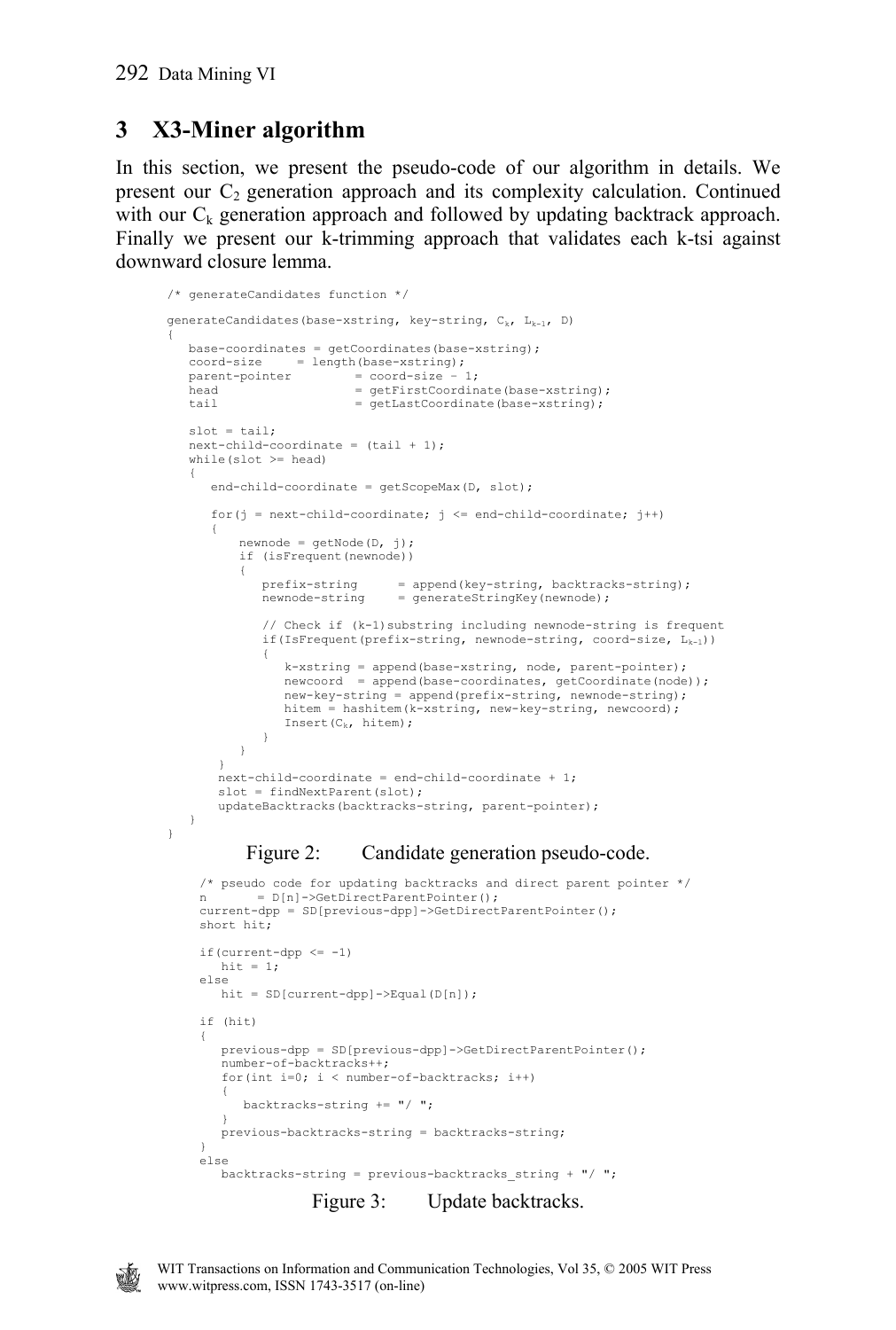### **4 Results and discussion**

We tested our algorithm by using the same data type that is used by the TreeMiner for the purpose of comparison. TreeMiner defines weighted and nonweighted support. For the purpose of mining semi-structured type of data weighted support is considered to be more appropriate.

 Zaki developed two variants of TreeMiner: VTreeMiner and HTreeMiner. He reported in [10] that VTreeMiner execute the mining task at about 4 to 20 times faster than HTreeMiner. However, apart from reported result our experiment result shows that VTreeMiner reports all embedding subtree while HTreeMiner reports all embedding subtree that contains only frequent subtree. In other words, VTreeMiner doesn't trim k-tsis that contain infrequent  $\{(k-1), \ldots, 0\}$ -tsis (called sub-tsis). Consequently, HTreeMiner does more processing to trim k-tsis that contain infrequent sub-tsis. As the result, VTreeMiner not only faster than HTreeMiner but also reports far more candidates than HTreeMiner. On the other hand, our approach checks and trims all tsis that contain infrequent sub-tsis. The experimental result shown below confirms our result with HTreeMiner.

 We also run the benchmarking on parallel Xeon processor PIII 1 GHz machine with 1024 MB RAM. Some test results are presented below:



Figure 4: Graph of HTreeMiner & X3-Miner candidates generation. Vertical & horizontal line representing the number of candidates & iteration respectively.

 From the fig. 4 above it is shown that X3-Miner in overall generates less candidates for the same number of frequent itemsets as TreeMiner. It can be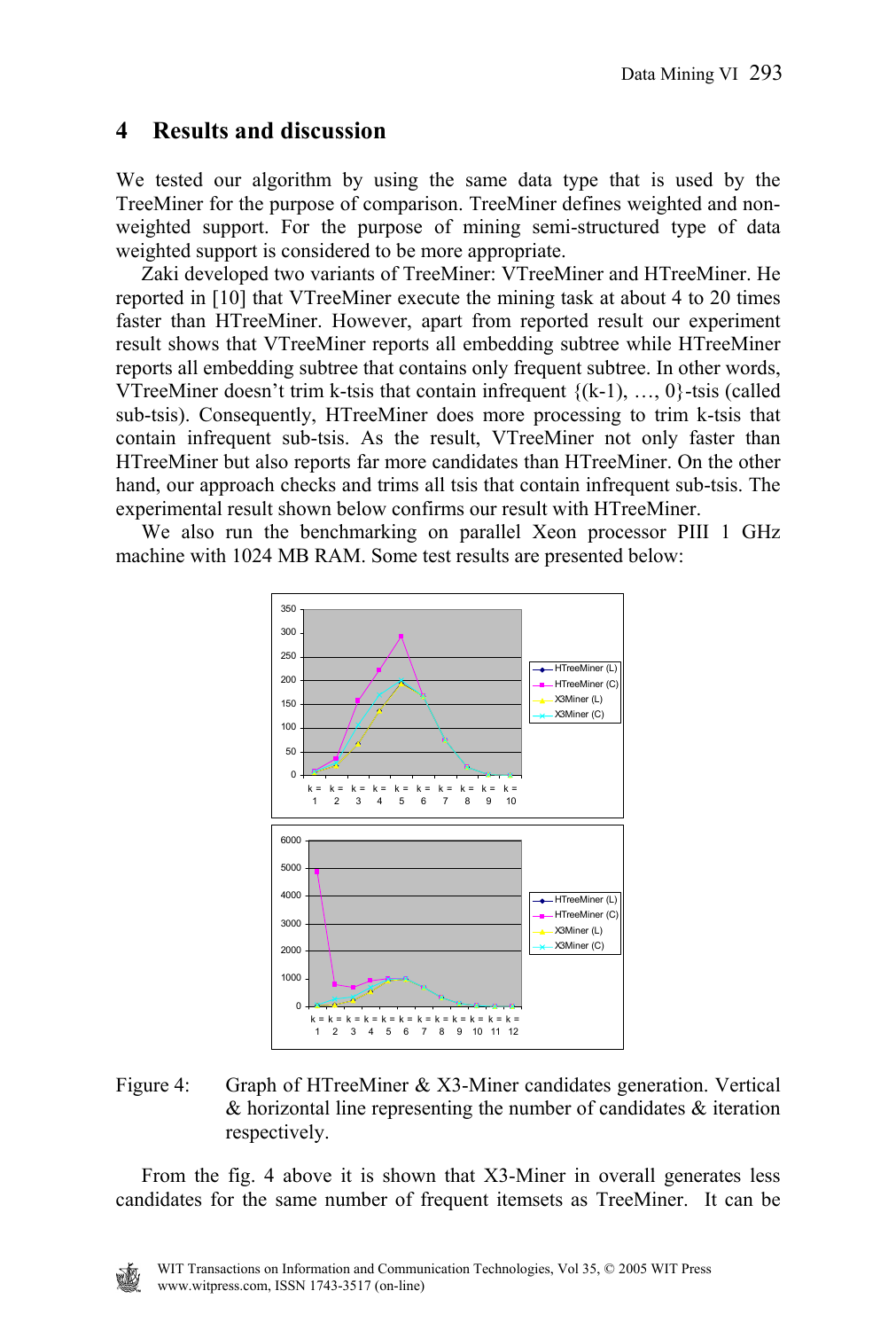seen from the graph above that the difference between the candidates curve and the frequent itemsets curve is smaller than the TreeMiner's.





```
article year[1984] / journal[J. Comb. Theory, Ser. A] -71article year[1993] / volume[11] / journal[Image Vision Comput.] - 66 
article year[2003] / volume[19] / journal[Future Generation Comp. Syst.] - 120
```

```
Figure 6: Frequent items of dblp (nodes = 123012).
```
 On the other hand, the TreeMiner is a very efficient algorithm in mining frequent tree structures within a forest. We compared our algorithm with TreeMiner and the same frequent itemsets were detected. The difference lies in the fact that our algorithm generated less candidates due to the model-validating approach applied in comparison to generating candidates using the join operation as done in most of the apriori based approach such as the TreeMiner. However TreeMiner performed the task in less time.

 This gain in efficiency could be due to the assumed file structure in TreeMiner where the tree is represented as a list of integers rather than an XML document. Processing and hashing integers is more efficient than processing strings. As our approach actually takes in XML documents as input and takes care of the structure and the values of the attributes the implementation had to be done in the way where strings were processed and hashed. Our observation indicates that this is where the extra computational cost comes from. Theoretically our algorithm should execute the task faster as it generates fewer candidates at each step. The larger the number of the infrequent candidates generated the more time needed for processing.

 With the XML data set we use a cut-down version of dblp.xml database with 123012 number of nodes. Fig. 6, shows some frequent tree structured items represented in string representation. The result tells us that there are a significant number of article published in year 2003 with volume 9 in journal of Future Generation Comp. Syst. in the dblp file. So is with the number of article published in Journal of J. Comb. Theory, Ser. A in 1984. In reality the two algorithms are incompatible for efficiency comparisons due to different type of data being processed. This caused different implementation issues as mentioned

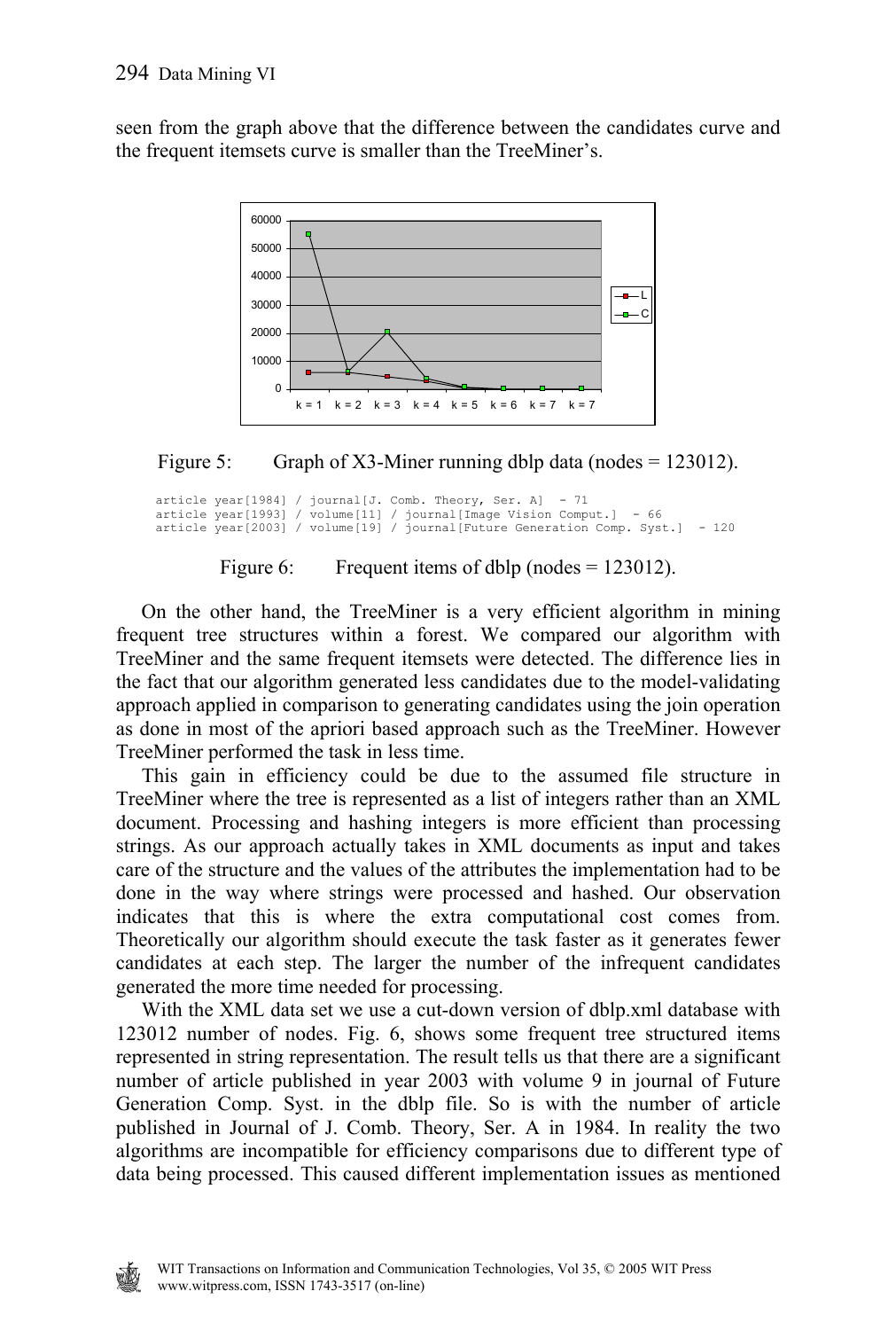above implementations differ because of different constraints imposed on the type of data that is processed. Optimization will be the focus of our future works.

# **5 Conclusions**

The main strength of the proposed approach is that the candidate generation is model validating and so there is no time wasted in generating invalid candidates that are discarded at a later stage. The algorithm can process an XML document directly taking into account the values of the nodes present in the XML tree. The frequent item-sets generated will contain node names and values in comparison to the TreeMiner approach which only generates frequent tree structures and does not process an XML document in the form that is mostly present. The frequent item-sets generated by our approach are in the XML format that can be interpreted as association rules supported by the minimum support provided by the user. The current way the string representation of a sub-pattern is used as the key in the hash multimap may be the cause for extra computational cost as we include the values and names of each node and so when hashcode is calculated it is more expensive. The algorithm is still performing candidate generation efficiently on large XML documents but as frequent sub-patterns grow there will be a large increase in the computational cost. Some of the immediate extensions to the algorithm will be to investigate the bottleneck of performance and find a more efficient way for storing and retrieving the formed candidate sub-patterns. In the current work we have shown that candidate generation for XML documents does not have to follow the traditional approach of performing joins on frequent item-sets and in a sense generating all the possible candidates blindly without consulting the document model. Moreover, from the theoretical perspective it is always preferred to have a model based upon which reasoning is validated. The major extensions to the current work will be to perform rule extraction on the extracted interesting patterns from XML document. This will improve the task as there will be no irrelevant patterns to interfere with the learning mechanism.

## **References**

- [1] Agrawal, R., Mannila, H., et al., "Fast Discovery of Association Rules." *Advances in Knowledge Discovery and Data Mining*, AAAI Press: 307- 328, 1996.
- [2] Asai, T., Abe, K., et al., Efficient Substructure Discovery from Large Semi-Structured Data. Fukuoka, Japan, Department of Informatics, Kyushu University, 2001.
- [3] Bayardo, R. J., Efficiently Mining Long Patterns from Databases. *SIGMOD' 98*, Seattle, WA, USA, ACM, 1998.
- [4] Feng, L., Dillon, T. S., Weigand, H., Chang, E., An XML-Enabled Association Rule Framework. *In Proceedings of DEXA 2003*, pp 88-97, Prague, Czech Republic, 2003.